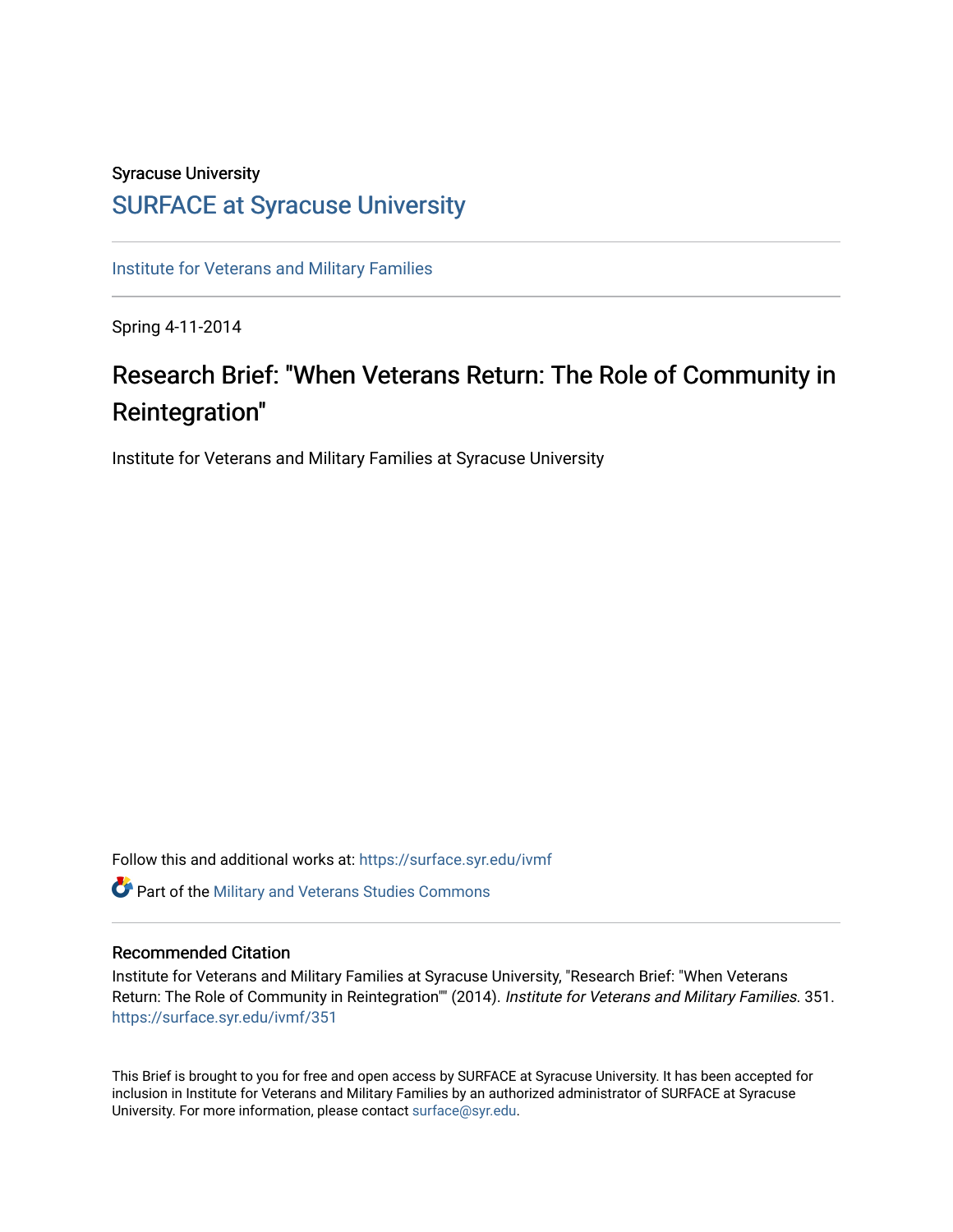Research Brief

# When Veterans Return: The Role of Community in Reintegration

 $f y$  in  $+$ 

PUBLICATION: *Journal of Loss and Trauma* (2011); *16*(2), 160- 179.

**SYRACUSE UNIVERSITY** 

**INSTITUTE for VETERANS** and **MILITARY FAMILIES** JPMorgan Chase & Co., Founding Partner

**PUBLICATION TYPE:** Peer-Reviewed Journal Article

KEYWORDS: Military, veterans, culture, readjustment, identity, narrative, tension, communities, separation, reintegration, transition

## RESEARCH HIGHLIGHTS:

- Through qualitative analysis, this study examines the shared experiences and challenges that active duty service members and military veterans face upon their return to civilian life. Findings show that many veterans desire a formal transitional period from military to civilian life to help them readjust.
- The author assessed the three phases of assimilating into military culture: separation, liminality (or transition) and incorporation. The three phases of assimilating into military culture can lead returning service members to experience great difficulty readjusting to civilian life. Separation from service, the need to adapt to new societal norms, the removal of rigid rank structure, and integration into interpersonal relationships based more on equality (and therefore the introduction of ambiguity), can cause many service members great difficulty finding comfort outside of the military upon their return home. Some service members and veterans reported resorting to isolated lifestyles or using substances, such as alcohol, to cope with the difficulty of transitioning.
- Active service members and veterans found meaning and mutual understanding from telling stories and sharing their narratives. By building a coherent narrative of their experiences, some service members had an easier transition to civilian life because it diffused potential future identity crises.

#### ABSTRACT:

"Experiences of Iraq and Afghanistan war veterans were explored to understand the challenges of reintegrating into civilian life and the impact on mental health. Respondents completed preliminary electronic surveys and participated in one of six focus groups. High levels of distress exist among veterans who are caught between military and civilian cultures, feeling alienated from family and military, and experiencing a crisis of identity. Narrative is identified as a means of resolution. Recommendations include development of social support and transition groups; military cultural competence training for clinicians, social workers, and college counselors; and further research to identify paths to successful reintegration into society."

AUTHORS: Anne Demers, Ed.D., M.P.H.